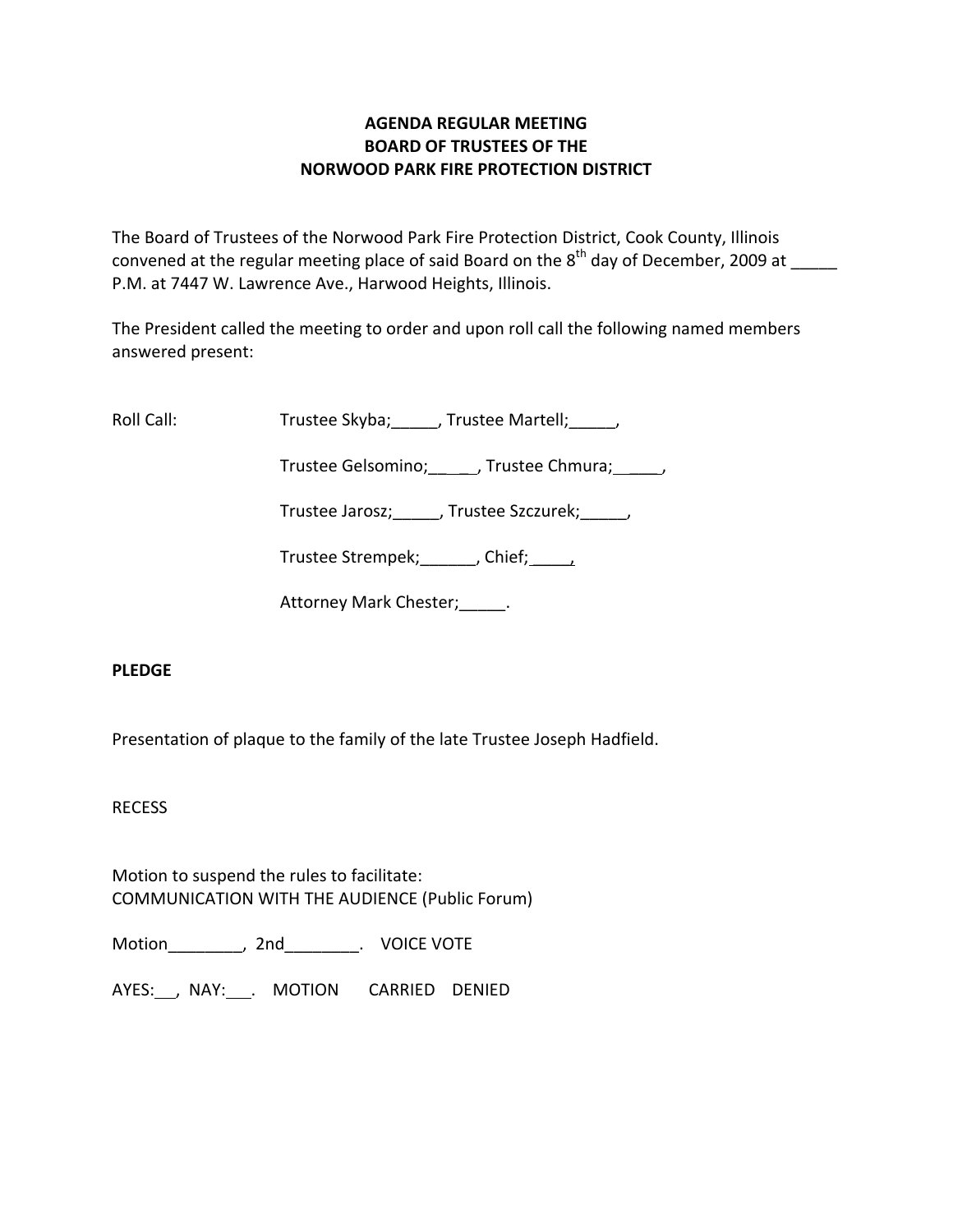Motion to approve payment of all current bills.

Motion\_\_\_\_\_\_\_\_\_, 2nd \_\_\_\_\_\_\_\_\_\_,

Roll Call: Trustee Skyba; Trustee Martell; Trustee Martell;

Trustee Gelsomino; frustee Chmura;  $\qquad$ 

Trustee Jarosz;\_\_\_\_\_, Trustee Szczurek;\_\_\_\_\_.

Trustee Strempek;\_\_\_\_\_.

Motion to approve the minutes of the Regular meeting held November  $10^{th}$ , 2009.

Motion the motion of the motion of the motion of the motion of the motion of the motion of the motion of the m<br>Second motion of the motion of the motion of the motion of the motion of the motion of the motion of the motio<br>

Roll Call: Trustee Skyba; \_\_\_\_, Trustee Martell; \_\_\_\_,

Trustee Gelsomino; \_\_\_\_\_, Trustee Chmura; \_\_\_\_\_,

Trustee Jarosz; J. Trustee Szczurek; J.

Trustee Strempek; [11]

### **TREASURER'S REPORT:**

Motion to approve the Treasurer's report as presented from the Financial Statement for November 2009.

Motion\_\_\_\_\_\_\_\_\_, 2nd \_\_\_\_\_\_\_\_\_\_,

Roll Call: Trustee Skyba; Trustee Martell; Trustee Martell;

Trustee Gelsomino; \_\_\_\_\_\_, Trustee Chmura; \_\_\_\_\_\_,

Trustee Jarosz;\_\_\_\_\_, Trustee Szczurek;\_\_\_\_\_,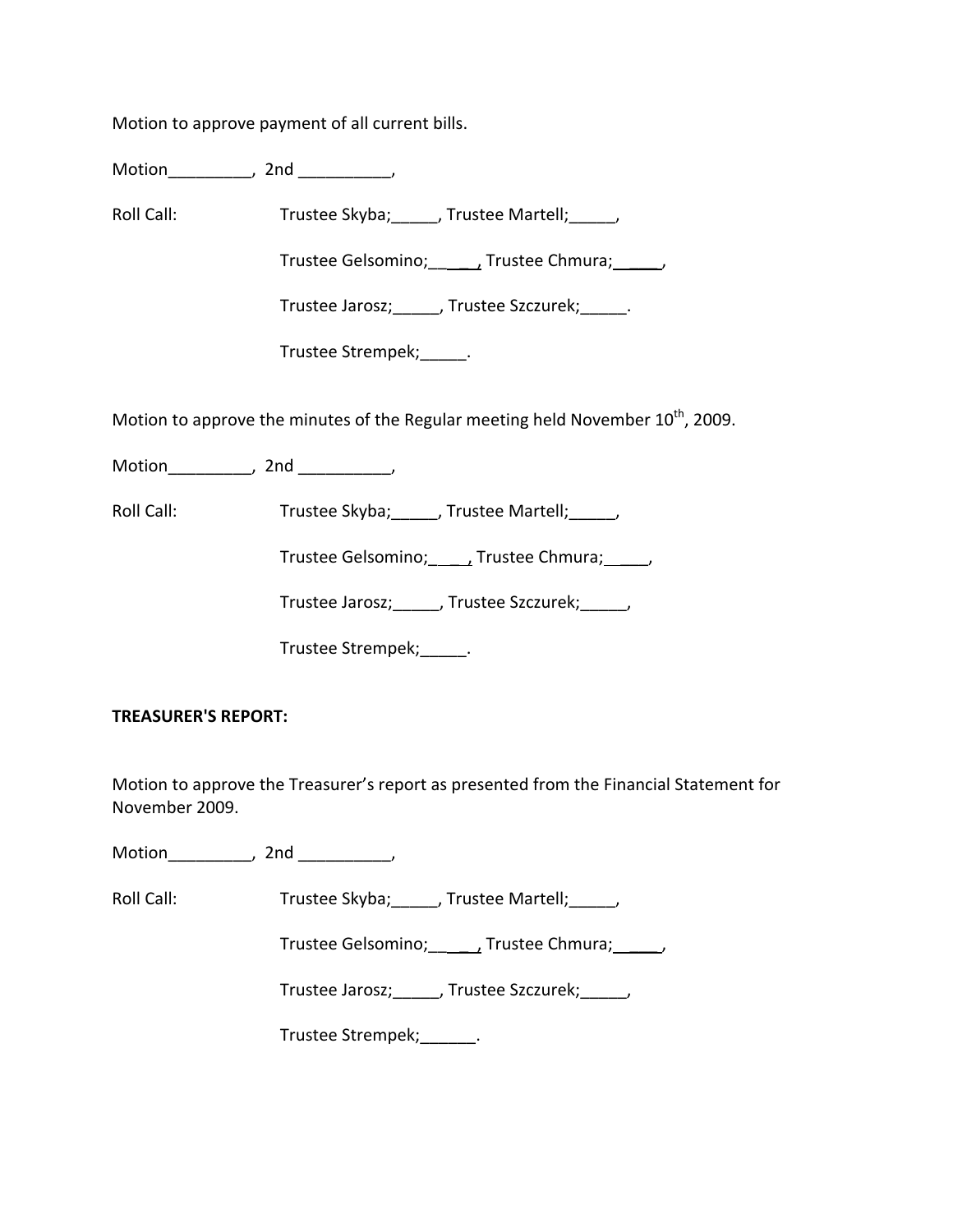### **Chief's Report:**

Motion to accept the Chief's Report for November 2009 as presented.

Motion\_\_\_\_\_\_\_\_, 2nd \_\_\_\_\_\_\_\_, VOICE VOTE

AYES; NAY MOTION CARRIED DENIED

**President's Report:**

### **Committee Reports:**

Finance Committee‐ Chairman Trustee Chmura

Building and Equipment Committee‐ Trustee Gelsomino

Technology and PR Media Committee‐ Chairman Trustee Strempek

Policy Committee‐ Chairman Trustee Skyba

Pension Fund‐ Trustee Martell and Trustee Chmura

**Old Business:**

**New Business:**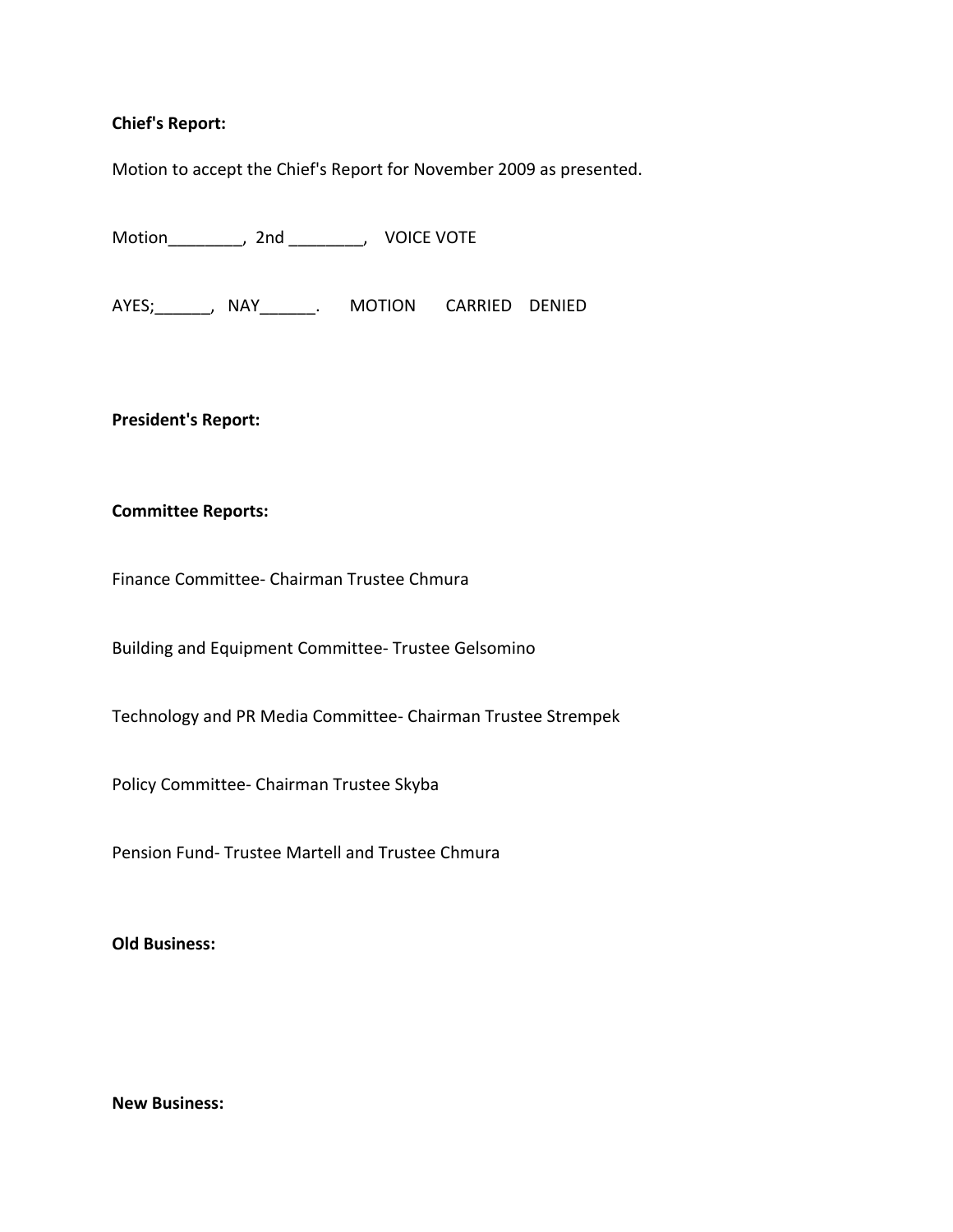Motion to pass and approve Ordinance #09‐5, the Norwood Park Fire Protection District 2009‐ 2010 Tax Levy.

Motion\_\_\_\_\_\_\_\_\_, 2nd \_\_\_\_\_\_\_\_\_\_,

Roll Call: Trustee Skyba; \_\_\_\_, Trustee Martell; \_\_\_\_,

Trustee Gelsomino; \_\_\_\_\_\_, Trustee Chmura; \_\_\_\_\_,

Trustee Jarosz;\_\_\_\_\_, Trustee Szczurek;\_\_\_\_\_,

Trustee Strempek;\_\_\_\_\_.

Motion to pass and approve Ordinance #09‐6, an Ordinance giving Cook County Clerk direction related to the 2009 Tax Levy.

Motion\_\_\_\_\_\_\_\_\_, 2nd \_\_\_\_\_\_\_\_\_\_,

Roll Call: Trustee Skyba; Trustee Martell;

Trustee Gelsomino; \_\_\_\_\_, Trustee Chmura; \_\_\_\_\_,

Trustee Jarosz;\_\_\_\_\_, Trustee Szczurek;\_\_\_\_\_,

Trustee Strempek;\_\_\_\_\_.

Motion to approve and adopt Ordinance #09‐7, an Ordinance providing for charges for services provided to nonresidents.

Motion\_\_\_\_\_\_\_\_\_\_, 2nd \_\_\_\_\_\_\_\_\_\_,

Roll Call: Trustee Skyba; J. Trustee Martell; J.

Trustee Gelsomino; \_\_\_\_\_, Trustee Chmura; \_\_\_\_\_,

Trustee Jarosz;\_\_\_\_\_, Trustee Szczurek;\_\_\_\_\_,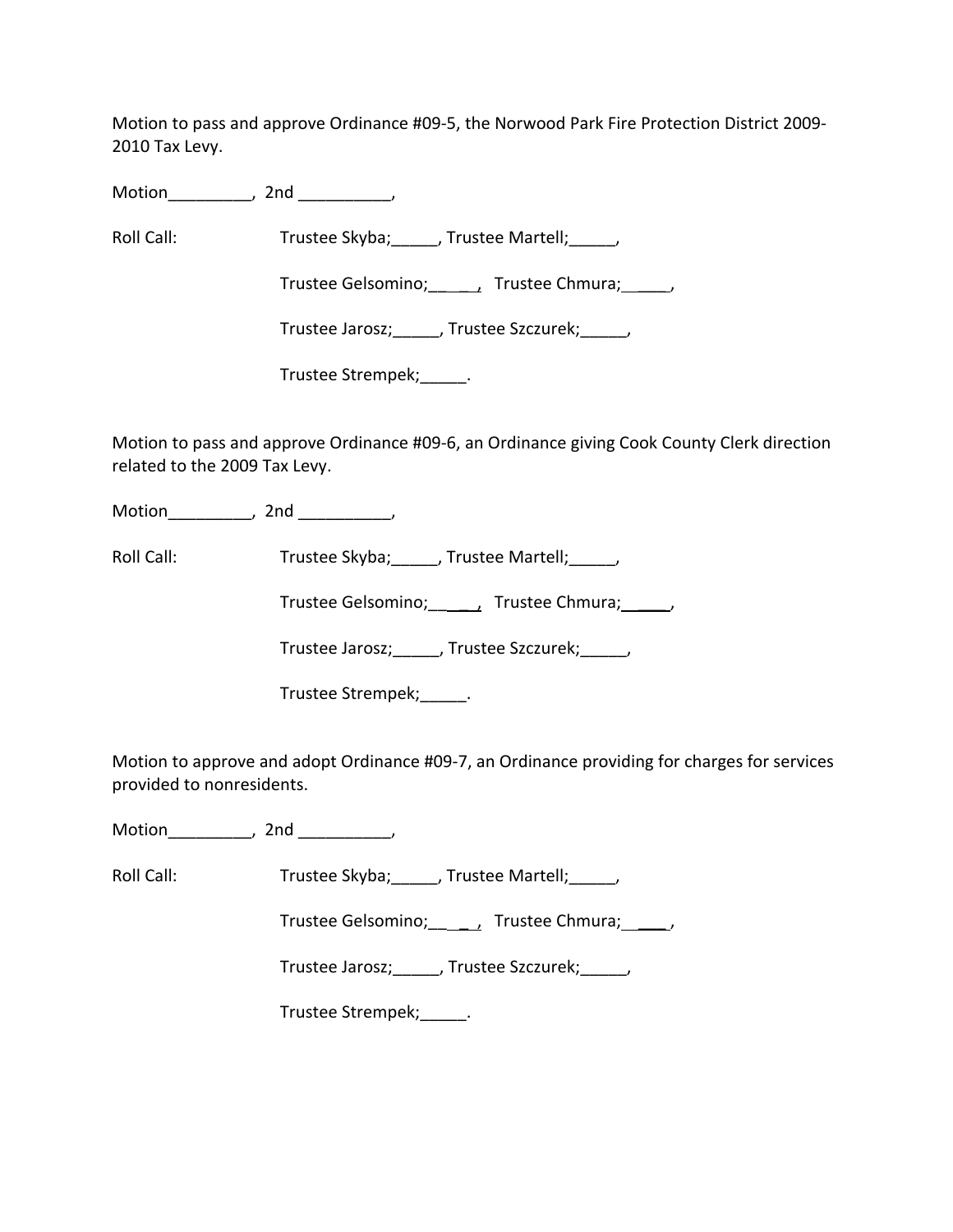Motion to approve and adopt Ordinance #09‐8, an Ordinance establishing the maximum daily reimbursement rate for both mileage and non-mileage expenses for employees engaged in approved functions located outside of the Norwood Park Fire Protection District.

Motion the motion of the motion of the motion of the motion of the motion of the motion of the motion of the m<br>Second motion of the motion of the motion of the motion of the motion of the motion of the motion of the motio<br>

Roll Call: Trustee Skyba; Trustee Martell; Trustee Martell;

Trustee Gelsomino; \_\_\_\_\_, Trustee Chmura; \_\_\_\_\_,

Trustee Jarosz; Frustee Szczurek; Frustee Jarosz;

Trustee Strempek;\_\_\_\_\_.

Motion to approve and adopt Resolution #09‐7, A Resolution authorizing the sale of surplus vehicles.

Motion\_\_\_\_\_\_\_\_\_, 2nd \_\_\_\_\_\_\_\_\_\_,

Roll Call: Trustee Skyba; \_\_\_\_, Trustee Martell; \_\_\_\_,

Trustee Gelsomino; \_\_\_\_\_, Trustee Chmura; \_\_\_\_\_,

Trustee Jarosz; J. Trustee Szczurek; J.

Trustee Strempek; Lateration

Motion to accept the preliminary audit draft for 2009 fiscal year as presented by Frank J. Baker and Company.

Motion\_\_\_\_\_\_\_\_\_, 2nd \_\_\_\_\_\_\_\_\_\_,

Roll Call: Trustee Skyba; Trustee Martell; Trustee Martell;

Trustee Gelsomino; \_\_\_\_\_, Trustee Chmura; \_\_\_\_\_,

Trustee Jarosz;\_\_\_\_\_, Trustee Szczurek;\_\_\_\_\_,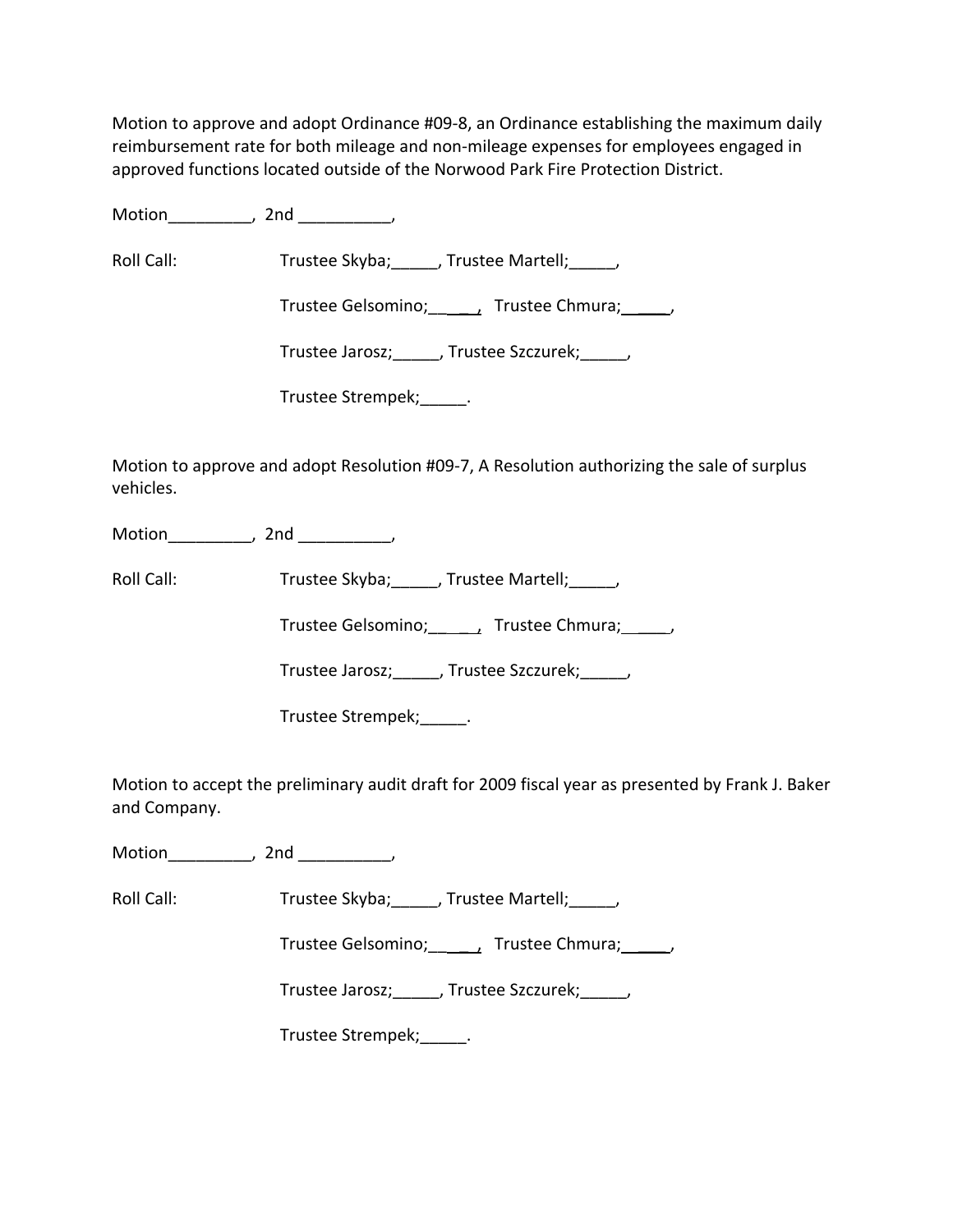Motion to approve the sale of Engine 103, 1992 Pierce Lance Pumper, to Garden Valley Fire Protection District at a cost of \$50,000.00.

Motion the motion of the motion of the motion of the motion of the motion of the motion of the motion of the m<br>Second motion of the motion of the motion of the motion of the motion of the motion of the motion of the motio<br>

Roll Call: Trustee Skyba; J. Trustee Martell; Trustee Martell;

Trustee Gelsomino; \_\_\_\_\_\_, Trustee Chmura; \_\_\_\_\_,

Trustee Jarosz;\_\_\_\_\_, Trustee Szczurek;\_\_\_\_\_,

Trustee Strempek;\_\_\_\_\_.

Motion to purchase a 2010 Chevrolet Tahoe from the State of Illinois contract #PSD4014137 2009 Police Package 2 WD from Miles Chevrolet at a cost not to exceed \$30,000.00.

Motion\_\_\_\_\_\_\_\_\_, 2nd \_\_\_\_\_\_\_\_\_\_,

Roll Call: Trustee Skyba; Trustee Martell; Trustee Martell;

Trustee Gelsomino; frustee Chmura;  $\qquad$ ,

Trustee Jarosz;\_\_\_\_\_, Trustee Szczurek;\_\_\_\_\_,

Trustee Strempek;\_\_\_\_\_.

Motion to purchase 4 computers to replace existing computers at a cost not to exceed \$5,000.00 from the Dell Government Account.

Motion\_\_\_\_\_\_\_\_\_\_, 2nd \_\_\_\_\_\_\_\_\_\_,

Roll Call: Trustee Skyba; J. Trustee Martell; J.

Trustee Gelsomino; \_\_\_\_\_, Trustee Chmura; \_\_\_\_\_,

Trustee Jarosz; J. Trustee Szczurek; J.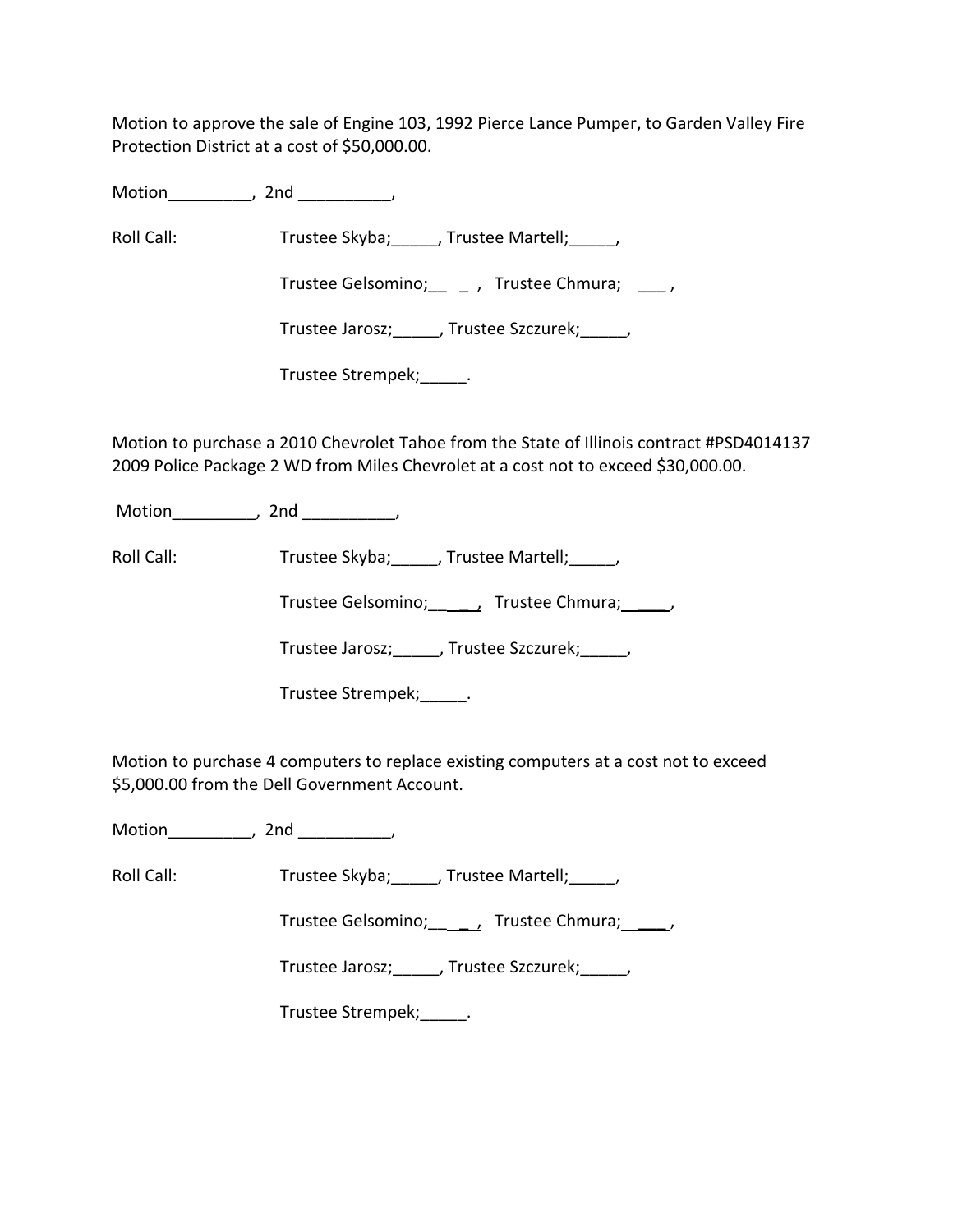Motion to approve Mesirow Insurance Services as broker for IPRF, representing the Norwood Park Fire Protection District for Worker Compensation.

Motion\_\_\_\_\_\_\_\_\_, 2nd \_\_\_\_\_\_\_\_\_\_,

Roll Call: Trustee Skyba; J. Trustee Martell; Trustee Martell;

Trustee Gelsomino; \_\_\_\_\_\_, Trustee Chmura; \_\_\_\_\_,

Trustee Jarosz;\_\_\_\_\_, Trustee Szczurek;\_\_\_\_\_,

Trustee Strempek;\_\_\_\_\_.

Motion to approve the three year contract with Paramedic Services of Illinois Paramedic contract (January 1, 2010 through December 31, 2012).

Motion\_\_\_\_\_\_\_\_\_, 2nd \_\_\_\_\_\_\_\_\_\_,

Roll Call: Trustee Skyba; Trustee Martell; Trustee Martell;

Trustee Gelsomino; frustee Chmura;  $\qquad$ ,

Trustee Jarosz;\_\_\_\_\_, Trustee Szczurek;\_\_\_\_\_,

Trustee Strempek;\_\_\_\_\_.

Motion to approve the raise of Administrative Assistant as per Resolution #08‐4.

Motion\_\_\_\_\_\_\_\_\_, 2nd \_\_\_\_\_\_\_\_\_\_,

Roll Call: Trustee Skyba; Frustee Martell; Frustee Martell;

Trustee Gelsomino; \_\_\_\_\_\_, Trustee Chmura; \_\_\_\_\_,

Trustee Jarosz;\_\_\_\_\_, Trustee Szczurek;\_\_\_\_\_,